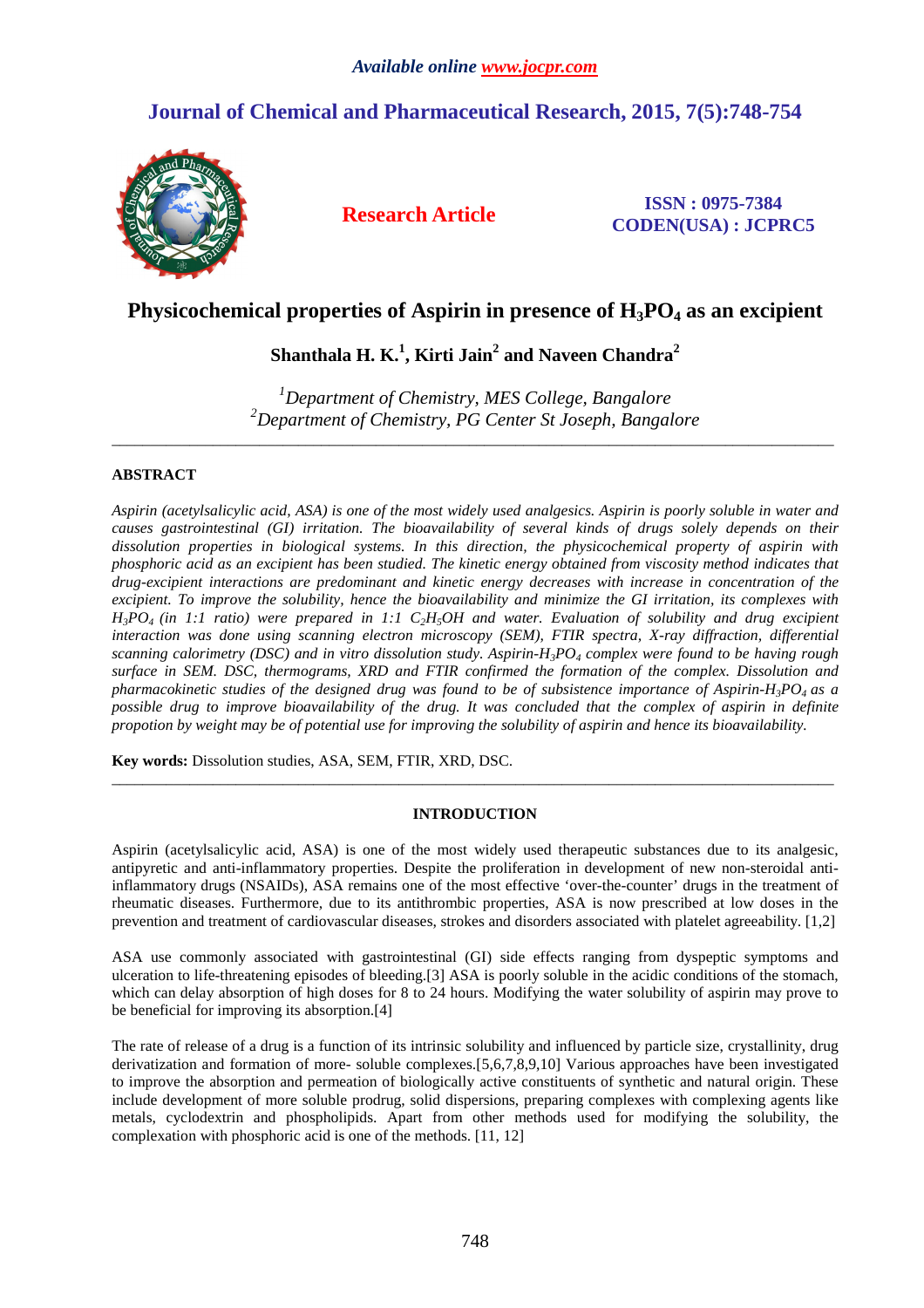Moreover, the formation of complex of NSAIDs with  $H_3PO_4$  may improve GI safety of these drugs. It has been reported that the diffusion of NSAIDs across lipid membranes and into target cells is accelerated when it is present as a complex. [13] Therefore, this study aims to develop the complexes of aspirin to improve solubility and hence its dissolution. The study deals with its characterization for drug content, solubility, crystallinity (XRD), chemical interaction( FTIR), phase transition behavior (DSC) and pharmacokinetic studies by carrying out *in vitro* dissolution study to check role of  $H_3PO_4$  as an excipient and its effect on bioavailability and solubility of aspirin in biological systems.

*\_\_\_\_\_\_\_\_\_\_\_\_\_\_\_\_\_\_\_\_\_\_\_\_\_\_\_\_\_\_\_\_\_\_\_\_\_\_\_\_\_\_\_\_\_\_\_\_\_\_\_\_\_\_\_\_\_\_\_\_\_\_\_\_\_\_\_\_\_\_\_\_\_\_\_\_\_\_* 

## **EXPERIMENTAL SECTION**

**2.1 Materials:** All the chemicals were of analytical grade and purchased from Sigma Aldrich.

### **2.2 Preparation of physical mixture and co-ground complex**

For viscosity measurement physical mixture of Aspirin and H<sub>3</sub>PO<sub>4</sub> prepared by mixing in1:4to1:40 weight proportion in a bottle using a vortex mixture for 5 min. Co-ground complex was prepared by grinding the corresponding physical mixtures in the high energy vibrational mill (CMTTI-200, Tokyo Japan). Ground fine powder is dissolved in 1:1 C<sub>2</sub>H<sub>5</sub>OH and H<sub>2</sub>O.1:1 proportion by weight of the mixture is heated and allowed to crystallize. The crystals are dried, residues were collected and placed in vacuum desiccators overnight and subjected to characterization.

### **2.3 Physicochemical characterization of drug.**

### **Viscosity measurement.**

The rheological study of the solution of this drug was done using Viscometer. In this experiment the time (seconds) of flow was noted, for various drug excipient compositions as shown in table 1.For the time of flow the solution taken was 10 cm<sup>3</sup>. The experiment was carried out at room temperature (25<sup>0</sup>C) by keeping the viscometer in a water bath in order to minimize the thermal fluctuations. For each composition, the density was calculated with respect to 50%  $C_2H_5OH$ .

## **2.4 Instrumentation**

## **2.4.1 FTIR:**

Fourier-transform infrared (FTIR) spectroscopy was conducted on Perkin Elmer Life and Analytical Sciences, MA, USA, using KBr disk method (1 mg sample in 100 mg KBr). The scanning range was  $4000-5000$  cm<sup>-1</sup> and the resolution was 2 cm<sup>-1</sup>. The infra-red (IR) spectra of the sample Aspirin was compared with the IR spectra of the Aspirin reference provided in Indian Pharmacoepia.

## **2.4.2 DSC & Thermograms:**

Differential Scanning Calorimetry (DSC) & Thermograms (TG) was performed using a 2910 Modulated differential scanning calorimeter V4.4E instrument. DSC curves were evaluated with Modulated differential scanning calorimeter V4.4E software. The thermal behavior was studied by heating 2.0+0.2mg of each individual sample in a covered sample pan under nitrogen gas flow. The investigations were carried out over the temperature range 25-  $250^{\circ}$ C with a heating rate of 10<sup>o</sup>C/min. The instrument was calibrated using indium as reference material. Samples were measured in a 30 Rl aluminium pan.

#### **2.4.3 PXRD:**

The crystalline state of aspirin in the different samples was evaluated with X-ray powder diffraction. Diffraction pattern were obtained on a Bruker Axs-D8 Discover Powder X-ray generator was operated at 40 KV tube voltages and 40mA of 20 in step scan mode (step width  $0.4^0/\text{min}$ ).Aspirin-H<sub>3</sub>PO<sub>4</sub>complex was were analyzed with X-ray diffractions.

## **2.4.4 SEM:**

The surface morphology of the pure drug and drug  $H_3PO_4$  complex were characterized at IISc, Bengaluru by Scanning Electron Microscope (JEOL JSM 5600). They were mounted directly on to the SEM sample stub using double-sided sticking tape and coated with gold (thickness 200 nm) under reduced pressure (10−4 mm of Hg) at 5– 30 KV. High resolution imagining was used for measuring particle size. All the images were recorded at typical working distance of 8-10 mm.

#### **2.5. In vitro dissolution studies**

In vitro dissolution studies were carried out in 900 ml pH 4 acetate buffer at  $37 \pm 0.5$  °C at 100 rpm (Basket method, Electrolab Dissolution Tester TDL-06L). 500 mg of Aspirin or its equivalent formulation was added to the dissolution medium and 3 ml of sample was withdrawn at 5, 10, 15, 30, 60and 120 minutes and replaced with fresh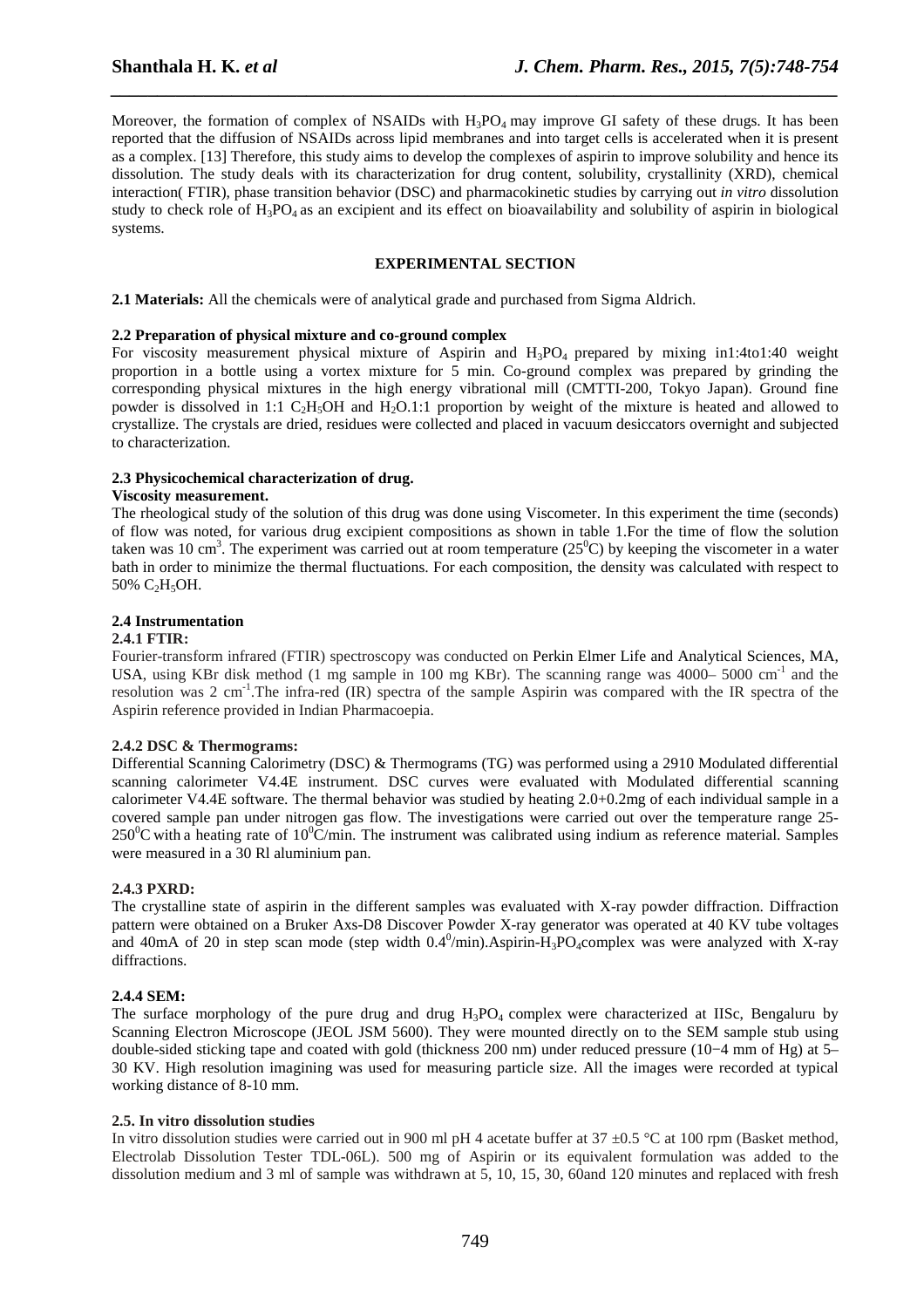media. The solutions were filtered (240 nm) and concentration of the drug in release media was estimated using a double beam UV-visible spectrophotometer (Shimadzu 1700), at 240 nm by the regression equation of standard curve developed in the same media.

*\_\_\_\_\_\_\_\_\_\_\_\_\_\_\_\_\_\_\_\_\_\_\_\_\_\_\_\_\_\_\_\_\_\_\_\_\_\_\_\_\_\_\_\_\_\_\_\_\_\_\_\_\_\_\_\_\_\_\_\_\_\_\_\_\_\_\_\_\_\_\_\_\_\_\_\_\_\_* 

#### **RESULTS AND DISCUSSION**

#### **3.1 Viscosity & Kinetic energy results of Aspirin-H3PO4 complex.**

The study of Aspirin-H<sub>3</sub>PO<sub>4</sub> complex which may be formed by H-bonding interaction the processing parameters such as Viscosity, K.E and stability studies were performed with different proportion by weight as discussed and reported below.

K.E of Aspirin with excipient varies linearly as weight of drug –excipient varies from 1:4 to 1:40.K.E linearly decreases with weight proportion of excipient increases (Fig 1).



η vs ρ/t varies linearly As ρ/t increases η decreases(Fig 2).



**Fig 1: Plot of KE versus weight proportion** 

**Fig 2: Plot of Viscosity versus ρ/t** 

## **3.2 Physico-chemical characterization of Aspirin-H3PO4 complex:**

The formation of the complex can be confirmed by the IR spectroscopy comparing the spectrum of the complex with the spectra of Aspirin. FTIR spectra for the complex was obtained on a Perkin Elmer FTIR spectrometer in the transmission mode with the wave number region 4,000-500 cm-1. FTIR spectra showed the changes in peaks in complexes and positions from that of aspirin. FTIR spectra of complex were significantly different from that of Aspirin.

Aspirin showed the characteristic IR (KBr) peaks of O-CO- stretching at 1747cm<sup>-1</sup>,C-O stretching at 1199.3cm<sup>-1</sup>, -OH bending at  $1495.44 \text{cm}^{-1}$  aromatic ring C=C at  $1596 \text{ cm}^{-1}$  C-H stretch at  $3000 \text{cm}^{-1}$ , -OH (out of plane) bending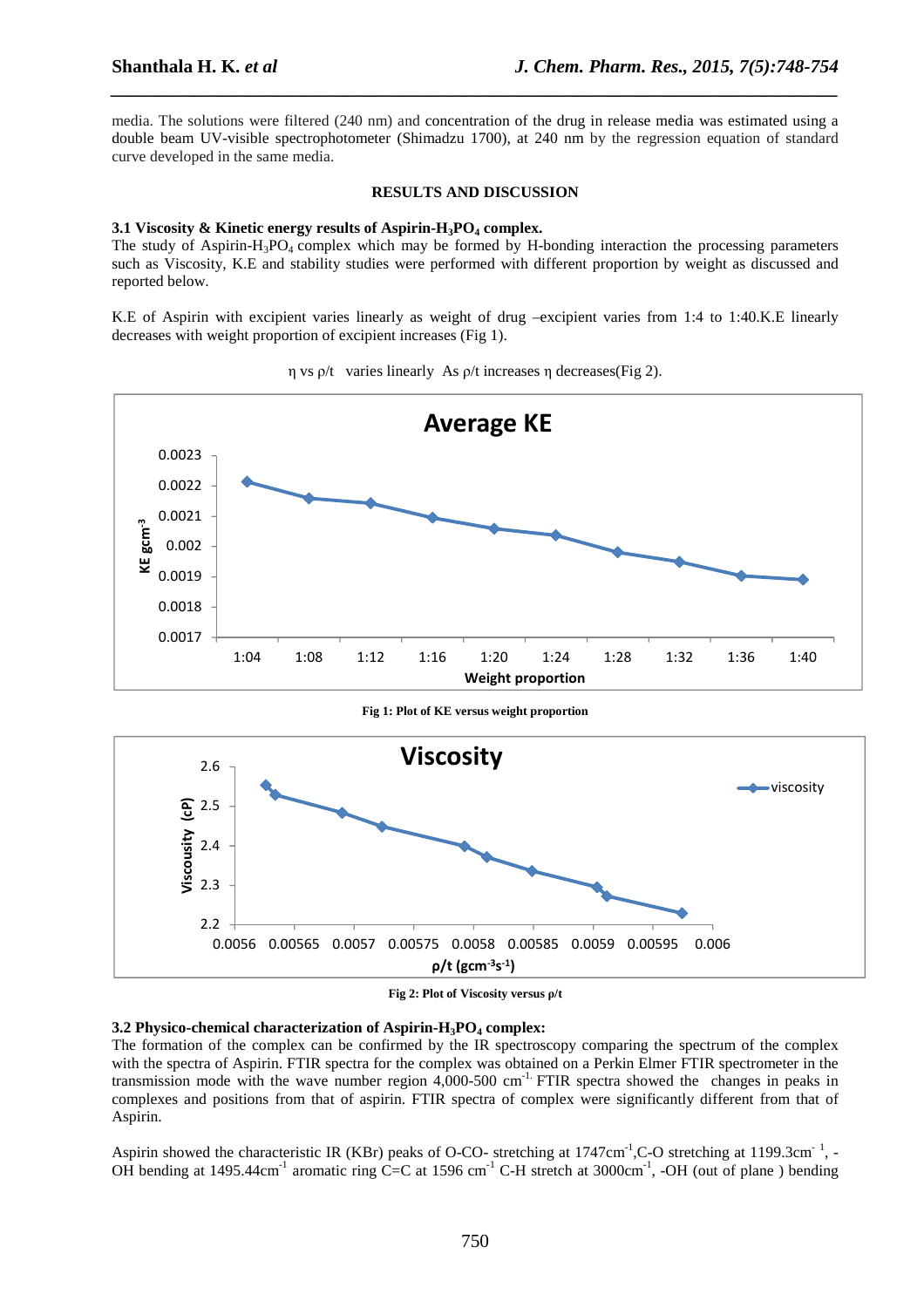$200$ 

 $100$ 

at 916cm<sup>-1</sup>in aspirin has merged with broadband at  $1000 \text{cm}^{-1}$ . -OH (in plane) bending at  $1377 \text{cm}^{-1}$  is missing in the complex. Thus, the FTIR spectra indicate the interaction of  $H_3PO_4$  with the aspirin's -COOH group shown (Fig 3)

*\_\_\_\_\_\_\_\_\_\_\_\_\_\_\_\_\_\_\_\_\_\_\_\_\_\_\_\_\_\_\_\_\_\_\_\_\_\_\_\_\_\_\_\_\_\_\_\_\_\_\_\_\_\_\_\_\_\_\_\_\_\_\_\_\_\_\_\_\_\_\_\_\_\_\_\_\_\_* 





**Fig 4: PXRD for Aspirin-H3PO4**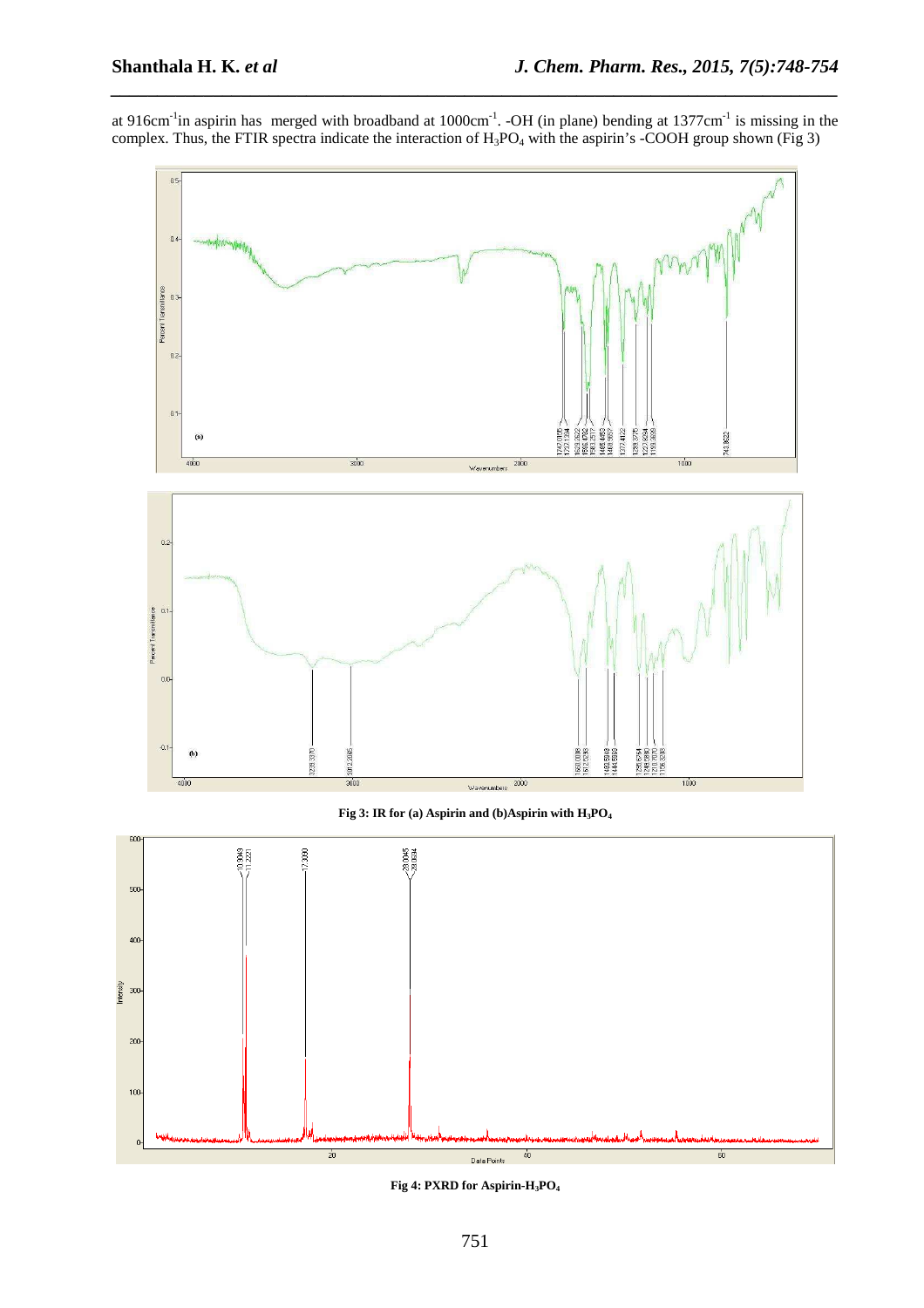

**Fig 5: DSC & TG curves for Aspirin-H3PO4 (a) heating (b) cooling** 

To check whether the changes in the aspirin crystal morphology correspond to a polymorphic transition and to study the solid state of aspirin H3PO**4** complex, PXRD analysis was conducted. From these patterns, the degree of crystallinity could be evaluated using the relative integrated intensity of reflection peaks in the given range of reflecting angle, 2θ .The value of 2θ means the diffraction angle of ray beams, which is shown in the abscissa of Fig.4

The disappearance of aspirin crystalline diffraction peaks confirmed the formation of complex with  $H_3PO_4$ .Bonding between drug and  $H_3PO_4$  in the development of the complex might have resulted into the significant change of its Xray diffraction.(Fig 4)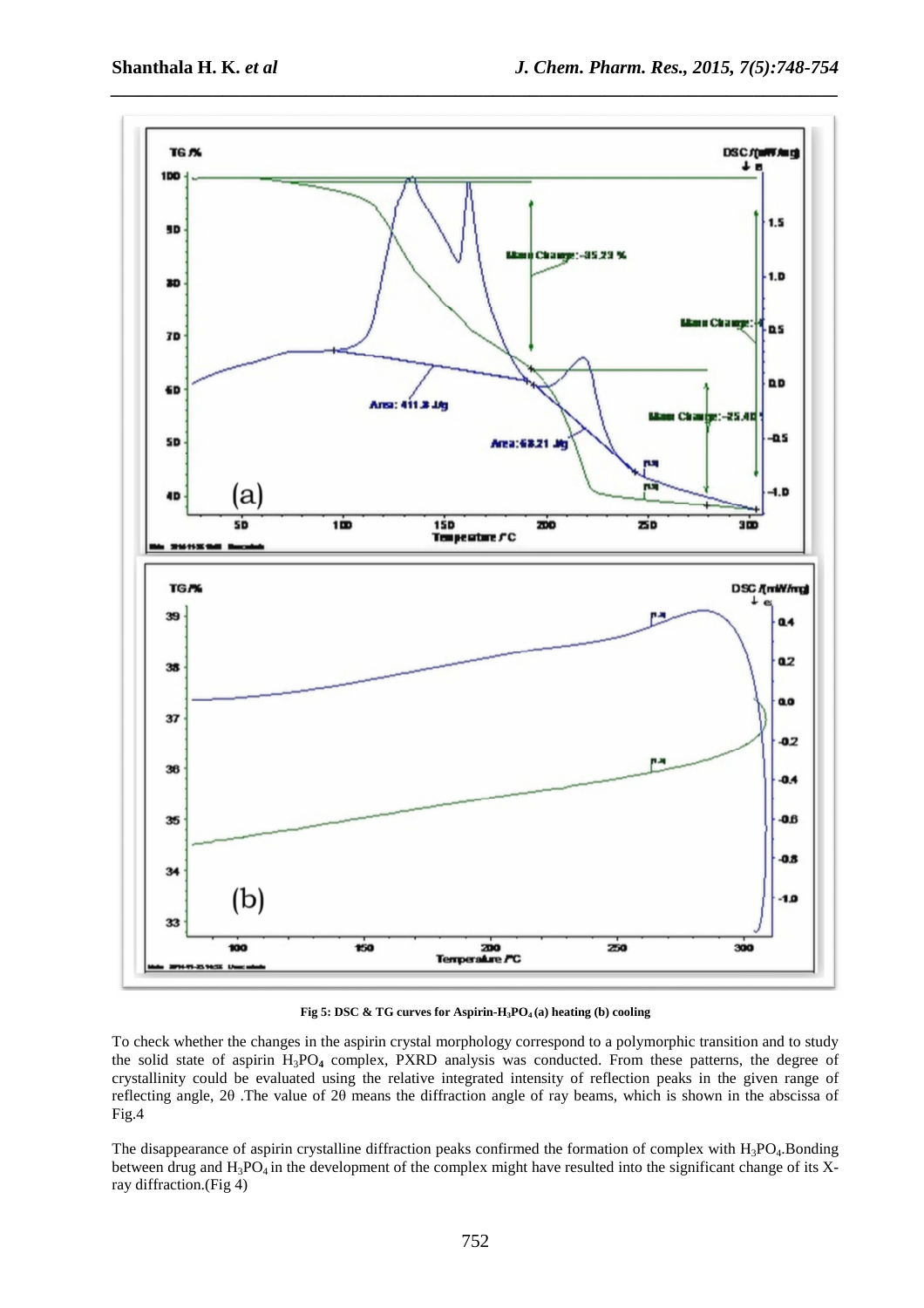

**Fig 6: SEM of crystals for Aspirin-H3PO4 (a) Magnification 20000x (b) Magnification of 130x**

The differential scanning calorimetry and thermo gravimetric analysis are the tools used to measure the temperature and energy variation involved in the phase transitions, which reflects the degree of crystallinity and stability of the solid state of pharmaceutical compounds [14]. In order to substantiate the association of aspirin with  $H_3PO_4$ , DSC analysis was performed on aspirin, and the aspirin-H<sub>3</sub>PO<sub>4</sub>complex. DSC of Aspirin-H<sub>3</sub>PO<sub>4</sub> complex showed endothermic peaks at  $130^{\circ}$ Cand  $165^{\circ}$ C and total mass change of 60%. The results of the DSC test confirmed the association of aspirin and  $H_3PO_4$  in the complex as both peaks representing aspirin changed position (Fig.5)

Scanning Electron Micrographs of the Aspirin-H<sub>3</sub>PO<sub>4</sub> with 1:1 weight proportion are shown in Fig.6. The complex was found to be of disc shaped with rough surface morphology. Variation in weight proportion of excipient may have different effects in shape, form and surface morphology [15].



**Fig 7: The Aspirin-H3PO4 complex showed different dissolution profile than aspirin** 

## **3.3 In vitro drug release:**

The comparative (Prepared drug v/s pure drug v/s Commercial drug) in vitro release profiles at pH 4 are depicted in Figure 7. The dissolution rates of the Aspirin were greatly influenced by the use of H<sub>3</sub>PO<sub>4</sub>. The release of Aspirin in the dissolution media was found to be a function of the percent of  $H_3PO_4$  load as well as the pH of the media. At respective pH 4 maximum % release of drug from Aspirin-  $H_3PO_4$  (96.62%) was noticed at 15 minutes and from pure drug (96.62%) was noticed at 120 min and of commercial tablet (96.62%) at 60 minutes. The better release profiles in the Aspirin-  $H_3PO_4$  may be partially ascribed due to reasons such as high surface area of the complex